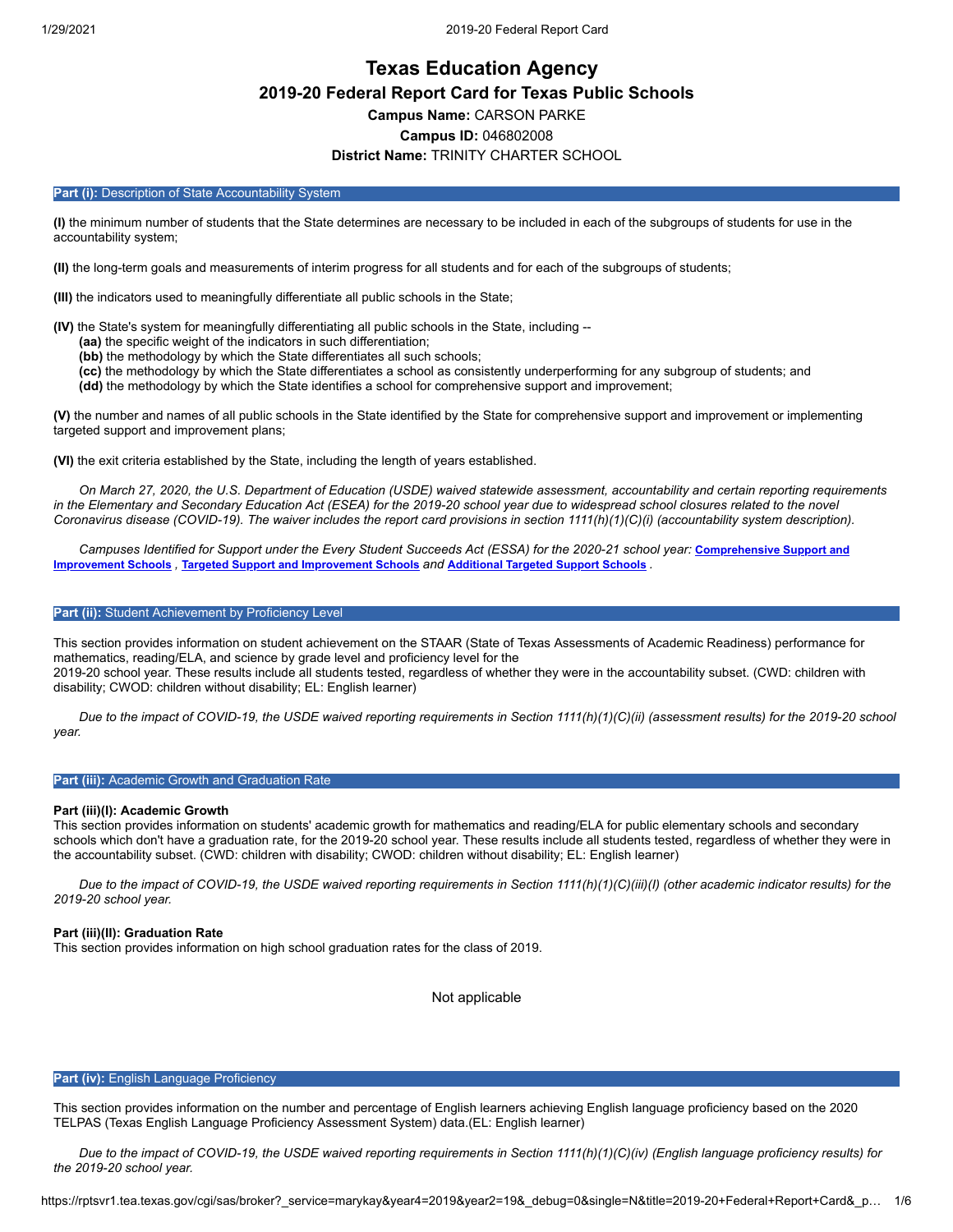## **Part (v):** School Quality or Student Success (SQSS)

This section provides information on the other indicator of school quality or student success, which is college, career and military readiness (CCMR) for high schools and average performance rate of the three STAAR performance levels of all students, regardless of whether they were in the accountability subset, for elementary and secondary schools without a graduation rate. (CWD: children with disability; EL: English learner)

*Due to the impact of COVID-19, the USDE waived reporting requirements in Section 1111(h)(1)(C)(v) (school quality or student success indicator results) for the 2019-20 school year for elementary schools and secondary schools without a graduation rate.*

## **Part (vi): Goal Meeting Status**

This section provides information on the progress of all students and each student group toward meeting the long-term goals or interim objectives on STAAR academic performance, federal graduation rate, and English learners' language proficiency. (CWD: children with disability; EL: English learner)

*Due to the impact of COVID-19, the USDE waived reporting requirements in Section 1111(h)(1)(C)(vi) (progress toward meeting long-term goals and measurements of interim progress) for the 2019-20 school year.*

#### **Part (vii):** STAAR Participation

This section provides the percentage of students assessed and not assessed on STAAR for mathematics, reading/ELA, and science. (CWD: children with disability; CWOD: children without disability; EL: English learner)

*Due to the impact of COVID-19, the USDE waived reporting requirements in Section 1111(h)(1)(C)(vii) (percentage of students assessed and not assessed) for the 2019-20 school year.*

## **Part (viii):** Civil Rights Data

Part (viii)(I) This section provides information from the 2017-18 Civil Right Data Collection (CRDC) surveys, submitted by school districts to the Office for Civil Rights on measures of school quality, climate, and safety, including counts of in-school suspensions, out-of-school suspensions, expulsions, school related arrests, referrals to law enforcement, chronic absenteeism (including both excused and unexcused absences), incidences of violence, including bullying and harassment. (EL: English learner)

|                               |                                      |          |                                     |             |             | Indian or               |             |                            | Two or                         | <b>Students</b><br><b>Students</b><br>with                       |
|-------------------------------|--------------------------------------|----------|-------------------------------------|-------------|-------------|-------------------------|-------------|----------------------------|--------------------------------|------------------------------------------------------------------|
|                               | <b>Total</b><br>students             |          | African<br><b>American Hispanic</b> |             | White       | Alaska<br><b>Native</b> | Asian       | <b>Pacific</b><br>Islander | <b>More</b><br><b>Races EL</b> | <b>Disabilities</b><br>with<br><b>Disabilities (Section 504)</b> |
|                               | <b>Students Without Disabilities</b> |          |                                     |             |             |                         |             |                            |                                |                                                                  |
| In-School Suspensions         |                                      |          |                                     |             |             |                         |             |                            |                                |                                                                  |
|                               | Male                                 | 0        | 0                                   | 0           | 0           | 0                       | 0           | $\pmb{0}$                  | 0<br>$\mathbf 0$               |                                                                  |
|                               | Female                               | 0        | 0                                   | 0           | 0           | 0                       | 0           | 0                          | $\mathbf 0$<br>0               |                                                                  |
|                               | Total                                | 0        | 0                                   | 0           | 0           | 0                       | 0           | 0                          | $\mathbf{0}$<br>0              |                                                                  |
|                               | Out-of-School Suspensions            |          |                                     |             |             |                         |             |                            |                                |                                                                  |
|                               | Male                                 | 0        | 0                                   | 0           | 0           | 0                       | 0           | 0                          | 0<br>0                         |                                                                  |
|                               | Female                               | 0        | 0                                   | 0           | 0           | 0                       | 0           | 0                          | 0<br>0                         |                                                                  |
|                               | Total                                | 0        | 0                                   | 0           | 0           | 0                       | 0           | 0                          | $\mathbf 0$<br>0               |                                                                  |
| Expulsions                    |                                      |          |                                     |             |             |                         |             |                            |                                |                                                                  |
| With                          | Male                                 | 0        | 0                                   | 0           | 0           | 0                       | 0           | 0                          | $0\quad 0$                     |                                                                  |
| Educational                   |                                      |          |                                     |             |             |                         |             |                            |                                |                                                                  |
| Services                      |                                      |          |                                     |             |             |                         |             |                            |                                |                                                                  |
|                               | Female                               | 0        | 0                                   | 0           | 0           | 0                       | 0           | 0                          | 0<br>0                         |                                                                  |
|                               | Total                                | 0        | 0                                   | 0           | 0           | 0                       | 0           | 0                          | 0<br>0                         |                                                                  |
| Without                       | Male                                 | 0        | 0                                   | $\mathbf 0$ | $\mathbf 0$ | $\mathbf 0$             | $\mathbf 0$ | 0                          | $\mathbf 0$<br>$\mathbf{0}$    |                                                                  |
| Educational                   |                                      |          |                                     |             |             |                         |             |                            |                                |                                                                  |
| Services                      |                                      |          |                                     |             |             |                         |             |                            |                                |                                                                  |
|                               | Female                               | 0        | 0                                   | 0           | 0           | 0                       | 0           | 0                          | 0<br>0                         |                                                                  |
|                               | Total                                | 0        | 0                                   | $\mathsf 0$ | 0           | 0                       | 0           | 0                          | $\mathsf 0$<br>$\mathbf 0$     |                                                                  |
| Under                         | Male                                 | 0        | 0                                   | 0           | 0           | $\mathbf 0$             | $\mathbf 0$ | $\mathbf 0$                | $0\quad 0$                     |                                                                  |
| Zero                          |                                      |          |                                     |             |             |                         |             |                            |                                |                                                                  |
| Tolerance                     |                                      |          |                                     |             |             |                         |             |                            |                                |                                                                  |
| Policies                      |                                      |          |                                     |             |             |                         |             |                            |                                |                                                                  |
|                               | Female                               | 0        | 0                                   | 0           | 0           | 0                       | 0           | 0                          | 0<br>0                         |                                                                  |
|                               | Total                                | 0        | 0                                   | 0           | 0           | 0                       | 0           | 0                          | $0\quad 0$                     |                                                                  |
| <b>School-Related Arrests</b> |                                      |          |                                     |             |             |                         |             |                            |                                |                                                                  |
|                               | Male                                 | 0        | 0                                   | 0           | 0           | 0                       | 0           | 0                          | 0<br>0                         |                                                                  |
|                               | Female                               | 0        | 0                                   | 0           | 0           | 0                       | 0           | 0                          | 0<br>0                         |                                                                  |
|                               | Total                                | $\Omega$ | 0                                   | 0           | 0           | 0                       | 0           | 0                          | $\mathbf 0$<br>$\mathbf 0$     |                                                                  |
|                               | <b>Referrals to Law Enforcement</b>  |          |                                     |             |             |                         |             |                            |                                |                                                                  |
|                               | Male                                 | 0        | 0                                   | 0           | 0           | 0                       | 0           | 0                          | 0<br>0                         |                                                                  |
|                               | Female                               | 0        | 0                                   | 0           | 0           | 0                       | 0           | 0                          | $\pmb{0}$<br>0                 |                                                                  |
|                               | Total                                | 0        | 0                                   | $\mathbf 0$ | 0           | $\mathbf 0$             | 0           | 0                          | $\mathbf 0$<br>0               |                                                                  |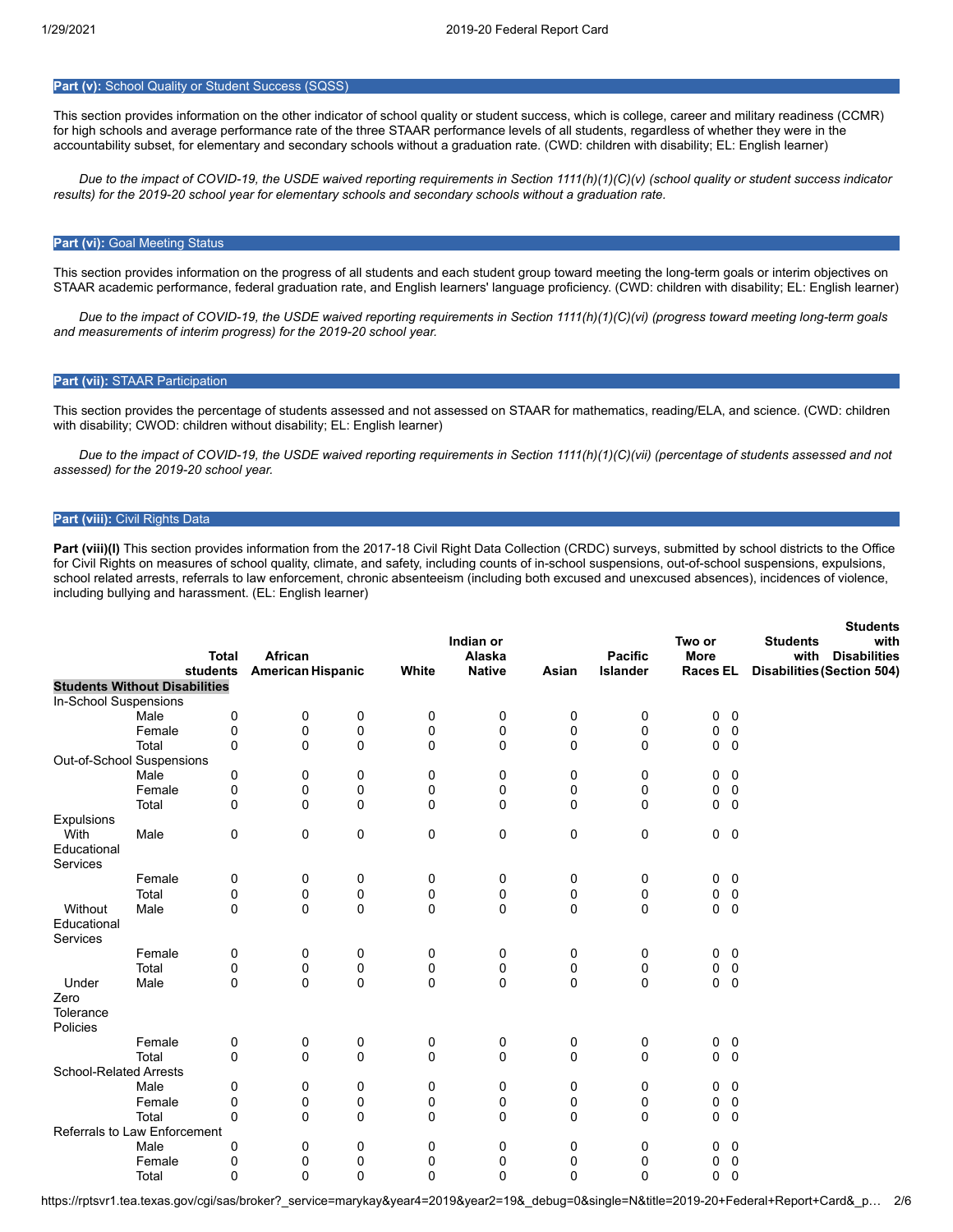### 1/29/2021 2019-20 Federal Report Card

|                                    |                                                                                      | <b>Total</b> | African                  |             |                  | Indian or<br>Alaska |                  | <b>Pacific</b>  | Two or<br><b>More</b>                    | <b>Students</b><br><b>Students</b><br>with<br>with<br><b>Disabilities</b> |
|------------------------------------|--------------------------------------------------------------------------------------|--------------|--------------------------|-------------|------------------|---------------------|------------------|-----------------|------------------------------------------|---------------------------------------------------------------------------|
|                                    | students<br><b>Students With Disabilities</b>                                        |              | <b>American Hispanic</b> |             | White            | <b>Native</b>       | Asian            | <b>Islander</b> | Races EL                                 | <b>Disabilities (Section 504)</b>                                         |
| In-School Suspensions              |                                                                                      |              |                          |             |                  |                     |                  |                 |                                          |                                                                           |
|                                    | Male                                                                                 | 0            | 0                        | 0           | 0                | 0                   | 0                | 0               | 0<br>0                                   | 0                                                                         |
|                                    | Female                                                                               | 0            | $\mathbf 0$              | 0           | 0                | 0                   | 0                | 0               | $\mathbf 0$<br>0                         | $\pmb{0}$                                                                 |
|                                    | Total                                                                                | 0            | 0                        | $\mathbf 0$ | 0                | 0                   | $\mathbf 0$      | 0               | 0<br>0                                   | 0                                                                         |
|                                    | Out-of-School Suspensions                                                            |              |                          |             |                  |                     |                  |                 |                                          |                                                                           |
|                                    | Male                                                                                 | 0            | 0                        | 0           | $\mathbf 0$      | $\mathbf 0$         | 0                | $\mathbf 0$     | $\mathbf 0$<br>0                         | $\mathbf 0$                                                               |
|                                    | Female<br>Total                                                                      | 0<br>0       | 0<br>$\mathbf 0$         | 0<br>0      | 0<br>$\mathbf 0$ | 0<br>0              | 0<br>$\mathbf 0$ | 0<br>0          | $\mathbf 0$<br>0<br>$0\quad 0$           | 0<br>0                                                                    |
| Expulsions                         |                                                                                      |              |                          |             |                  |                     |                  |                 |                                          |                                                                           |
| With                               | Male                                                                                 | 0            | 0                        | 0           | 0                | 0                   | 0                | 0               | $0\quad 0$                               | 0                                                                         |
| Educational<br>Services            |                                                                                      |              |                          |             |                  |                     |                  |                 |                                          |                                                                           |
|                                    | Female                                                                               | 0            | 0                        | 0           | 0                | 0                   | 0                | 0               | 0<br>$\overline{0}$                      | $\pmb{0}$                                                                 |
|                                    | Total                                                                                | 0            | 0                        | 0           | 0                | 0                   | 0                | 0               | $\mathbf 0$<br>0                         | $\mathbf 0$                                                               |
| Without<br>Educational<br>Services | Male                                                                                 | 0            | $\mathbf 0$              | 0           | $\mathbf 0$      | 0                   | 0                | 0               | $0\quad 0$                               | 0                                                                         |
|                                    | Female                                                                               | 0            | 0                        | 0           | 0                | 0                   | 0                | 0               | 0<br>$\overline{0}$                      | 0                                                                         |
|                                    | Total                                                                                | 0            | 0                        | 0           | 0                | 0                   | 0                | 0               | 0<br>$\mathbf 0$                         | 0                                                                         |
| Under                              | Male                                                                                 | 0            | $\Omega$                 | 0           | 0                | 0                   | $\mathbf 0$      | 0               | 0<br>$\overline{0}$                      | 0                                                                         |
| Zero<br>Tolerance                  |                                                                                      |              |                          |             |                  |                     |                  |                 |                                          |                                                                           |
| Policies                           |                                                                                      |              |                          |             |                  |                     |                  |                 |                                          |                                                                           |
|                                    | Female                                                                               | 0            | 0                        | 0           | 0                | 0                   | 0                | 0               | $0\quad 0$                               | 0                                                                         |
|                                    | Total                                                                                | 0            | $\mathbf 0$              | 0           | $\mathbf 0$      | $\mathbf 0$         | $\mathbf 0$      | 0               | $0\quad 0$                               | 0                                                                         |
| <b>School-Related Arrests</b>      | Male                                                                                 | 0            | 0                        | 0           | 0                | 0                   | 0                | 0               | 0<br>0                                   | $\pmb{0}$                                                                 |
|                                    | Female                                                                               | 0            | 0                        | 0           | 0                | 0                   | $\mathbf 0$      | 0               | 0<br>0                                   | $\pmb{0}$                                                                 |
|                                    | Total                                                                                | 0            | 0                        | 0           | 0                | 0                   | 0                | 0               | 0<br>0                                   | 0                                                                         |
|                                    | <b>Referrals to Law Enforcement</b>                                                  |              |                          |             |                  |                     |                  |                 |                                          |                                                                           |
|                                    | Male                                                                                 | 0            | 0                        | 0           | 0                | 0                   | 0                | 0               | $\mathbf 0$<br>0                         | 0                                                                         |
|                                    | Female                                                                               | 0            | 0                        | 0           | 0                | 0                   | 0                | 0               | $\mathbf 0$<br>0                         | $\pmb{0}$                                                                 |
|                                    | Total                                                                                | 0            | $\mathbf 0$              | 0           | $\mathbf 0$      | 0                   | $\mathbf 0$      | 0               | $0\quad 0$                               | 0                                                                         |
| <b>All Students</b>                |                                                                                      |              |                          |             |                  |                     |                  |                 |                                          |                                                                           |
| Chronic Absenteeism                |                                                                                      |              |                          |             |                  |                     |                  |                 |                                          |                                                                           |
|                                    | Male<br>Female                                                                       | 3<br>8       | -8<br>-8                 | 3<br>8      | -8<br>$-8$       | -8<br>-8            | -8<br>-8         | -8<br>-8        | $\overline{2}$<br>-8<br>-8<br>$\sqrt{5}$ | -8<br>-8<br>$\mbox{-}8$<br>-8                                             |
|                                    | Total                                                                                | 11           | -8                       | 11          | -8               | $-8$                | $-8$             | -8              | -8<br>$\overline{7}$                     | $-8$<br>$-8$                                                              |
|                                    |                                                                                      |              |                          |             |                  |                     |                  |                 |                                          |                                                                           |
|                                    |                                                                                      |              |                          |             |                  |                     |                  |                 |                                          | Total                                                                     |
| Incidents of Violence              |                                                                                      |              |                          |             |                  |                     |                  |                 |                                          |                                                                           |
|                                    | Incidents of rape or attempted rape<br>Incidents of sexual assault (other than rape) |              |                          |             |                  |                     |                  |                 |                                          | 0<br>0                                                                    |
|                                    | Incidents of robbery with a weapon                                                   |              |                          |             |                  |                     |                  |                 |                                          | 0                                                                         |
|                                    | Incidents of robbery with a firearm or explosive device                              |              |                          |             |                  |                     |                  |                 |                                          | 0                                                                         |
|                                    | Incidents of robbery without a weapon                                                |              |                          |             |                  |                     |                  |                 |                                          | 0                                                                         |
|                                    | Incidents of physical attack or fight with a weapon                                  |              |                          |             |                  |                     |                  |                 |                                          | 0                                                                         |
|                                    | Incidents of physical attack or fight with a firearm or explosive device             |              |                          |             |                  |                     |                  |                 |                                          | 0                                                                         |
|                                    | Incidents of physical attack or fight without a weapon                               |              |                          |             |                  |                     |                  |                 |                                          | 0                                                                         |
|                                    | Incidents of threats of physical attack with a weapon                                |              |                          |             |                  |                     |                  |                 |                                          | 0                                                                         |
|                                    | Incidents of threats of physical attack with a firearm or explosive device           |              |                          |             |                  |                     |                  |                 |                                          | 0                                                                         |
|                                    | Incidents of threats of physical attack without a weapon                             |              |                          |             |                  |                     |                  |                 |                                          | 0                                                                         |
|                                    | Incidents of possession of a firearm or explosive device                             |              |                          |             |                  |                     |                  |                 |                                          | 0                                                                         |
| On the basis of sex                | Allegations of Harassment or bullying                                                |              |                          |             |                  |                     |                  |                 |                                          | 0                                                                         |
| On the basis of race               |                                                                                      |              |                          |             |                  |                     |                  |                 |                                          | 0                                                                         |
|                                    | On the basis of disability                                                           |              |                          |             |                  |                     |                  |                 |                                          | 0                                                                         |
|                                    | On the basis of sexual orientation                                                   |              |                          |             |                  |                     |                  |                 |                                          | 0                                                                         |
|                                    | On the basis of religion                                                             |              |                          |             |                  |                     |                  |                 |                                          | 0                                                                         |

Part (viii)(II) This section provides information from the 2017-18 Civil Right Data Collection (CRDC) surveys, submitted by school districts to the Office for Civil Rights, on the number of students enrolled in preschool programs and accelerated coursework to earn postsecondary credit while still in high school.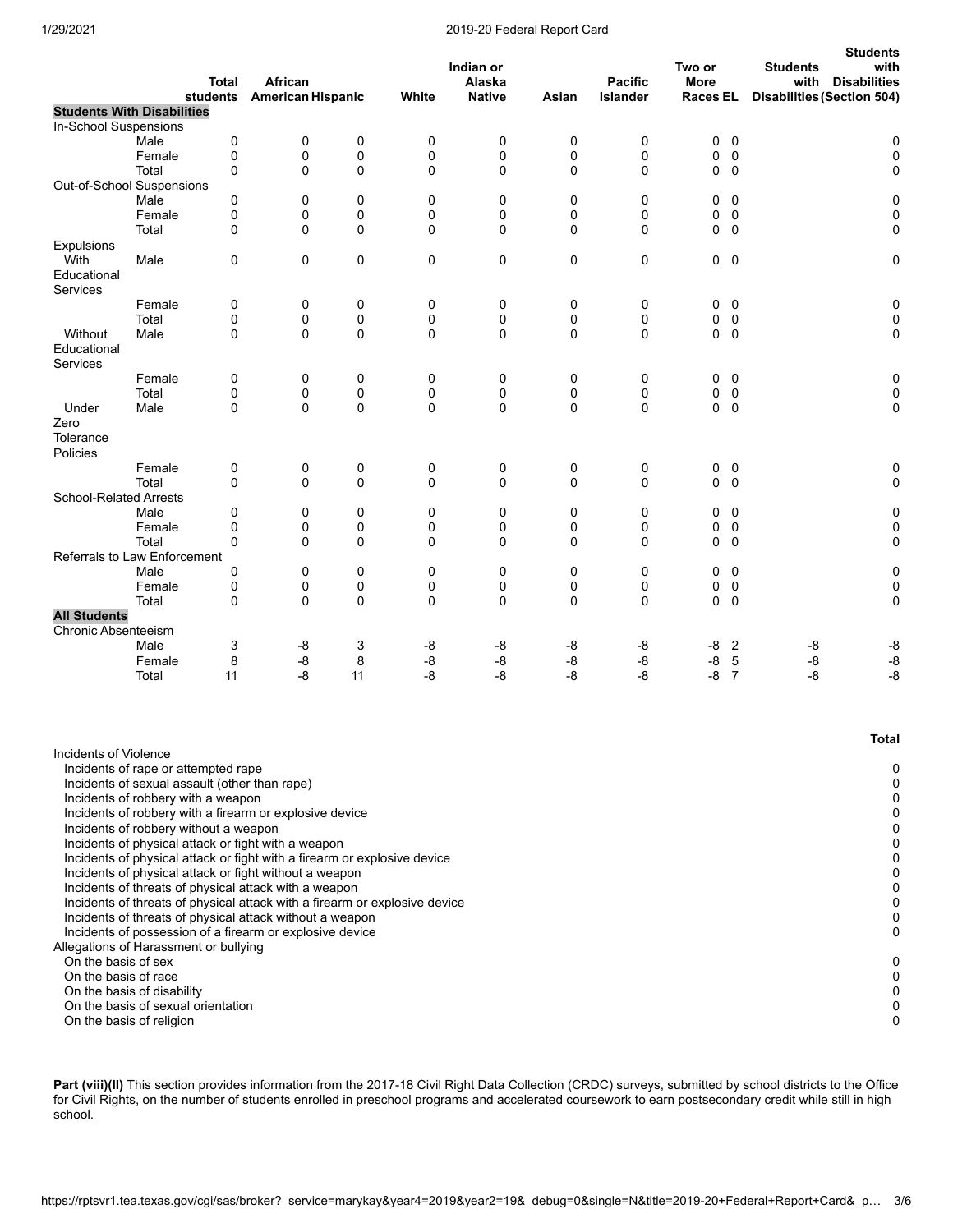#### 1/29/2021 2019-20 Federal Report Card

|                               |        | <b>Total</b> | <b>African</b>  |                 |       | Indian or<br>Alaska |       | <b>Pacific</b>  | Two or<br><b>More</b> |      | <b>Students</b><br>with |
|-------------------------------|--------|--------------|-----------------|-----------------|-------|---------------------|-------|-----------------|-----------------------|------|-------------------------|
|                               |        | students     | <b>American</b> | <b>Hispanic</b> | White | <b>Native</b>       | Asian | <b>Islander</b> | Races                 | EL   | <b>Disabilities</b>     |
| Preschool Programs            |        |              |                 |                 |       |                     |       |                 |                       |      |                         |
|                               | Male   | -9           | -9              | -9              | -9    | -9                  | -9    | -9              | -9                    | -9   | -9                      |
|                               | Female | -9           | -9              | -9              | -9    | $-9$                | -9    | -9              | -9                    | $-9$ | -9                      |
|                               | Total  | -9           | -9              | $-9$            | $-9$  | -9                  | -9    | -9              | $-9$                  | $-9$ | -9                      |
| <b>Accelerated Coursework</b> |        |              |                 |                 |       |                     |       |                 |                       |      |                         |
| Advanced                      | Male   | -9           | -9              | -9              | -9    | -9                  | -9    | -9              | $-9$                  | $-9$ | -9                      |
| Placement                     |        |              |                 |                 |       |                     |       |                 |                       |      |                         |
| Courses                       |        |              |                 |                 |       |                     |       |                 |                       |      |                         |
|                               | Female | -9           | -9              | -9              | -9    | -9                  | -9    | -9              | -9                    | -9   | -9                      |
|                               | Total  | -9           | -9              | -9              | $-9$  | -9                  | -9    | -9              | -9                    | $-9$ | $-9$                    |
| International                 | Male   | $-9$         | -9              | $-9$            | -9    | -9                  | -9    | -9              | -9                    | $-9$ | $-9$                    |
| Baccalaureate                 |        |              |                 |                 |       |                     |       |                 |                       |      |                         |
| Courses                       |        |              |                 |                 |       |                     |       |                 |                       |      |                         |
|                               | Female | -9           | -9              | -9              | -9    | -9                  | -9    | -9              | -9                    | -9   | -9                      |
|                               | Total  | -9           | -9              | -9              | -9    | -9                  | -9    | -9              | -9                    | $-9$ | $-9$                    |
| Dual                          | Male   | -9           | -9              | $-9$            | -9    | -9                  | -9    | -9              | $-9$                  | $-9$ | $-9$                    |
| Enrollment/Dual               |        |              |                 |                 |       |                     |       |                 |                       |      |                         |
| Credit                        |        |              |                 |                 |       |                     |       |                 |                       |      |                         |
| Programs                      |        |              |                 |                 |       |                     |       |                 |                       |      |                         |
|                               | Female | -9           | -9              | -9              | -9    | -9                  | -9    | -9              | -9                    | -9   | -9                      |
|                               | Total  | -9           | -9              | $-9$            | $-9$  | -9                  | -9    | -9              | -9                    | $-9$ | $-9$                    |
|                               |        |              |                 |                 |       |                     |       |                 |                       |      |                         |

'-' Indicates there are no data available in the group.

'-3' Indicates skip logic failure.<br>'-8' Indicates EDFacts missinc

Indicates EDFacts missing data.

'-9' Indicates not applicable / skipped.

Indicates suppressed data.

Blank cell indicates the student group is not applicable to this report.

#### **Part (ix): Teacher Quality Data**

This section provides information on the professional qualifications of teachers, including information disaggregated by high- and low-poverty schools on the number and percentage of (I) inexperienced teacher, principals, and other school leaders; (II) teachers teaching with emergency or provisional credentials; and (III) teachers who are not teaching in the subject or field for which the teacher is certified or licensed.

#### **High Poverty**

|                                                                                                        | <b>All School</b> |           |  |
|--------------------------------------------------------------------------------------------------------|-------------------|-----------|--|
|                                                                                                        | <b>Number</b>     | Percent   |  |
| Inexperienced Teachers, Principals, and Other School Leaders                                           | 1.0               | 100.0%    |  |
| Teachers Teaching with Emergency or Provisional Credentials                                            | 1.0               | $100.0\%$ |  |
| Teacher Who Are Not Teaching in the Subject or Field for Which<br>the Teacher is Certified or Licensed | 0.0               | -         |  |

'-' Indicates there are no data available in the group. Blank cell indicates data are not applicable to this report.

## Part (x): Per-Pupil Expenditure

This section provides information on the per-pupil expenditures of federal, state, and local funds, including actual personnel expenditures and actual non-personnel expenditures, disaggregated by source of funds, for each school district and campus for the 2019-20 fiscal year.

*To be updated by June 30th, 2021.*

## **Part (xi):** STAAR Alternate 2 Participation

This section provides information on the number and percentage of students with the most significant cognitive disabilities who take STAAR Alternate 2, by grade and subject for the 2019-20 school year.

*Due to the impact of COVID-19, the USDE waived reporting requirements in Section 1111(h)(1)(C)(xi) (number and percentage of students with the most significant cognitive disabilities taking an alternate assessment) for the 2019-20 school year.*

#### Part (xii): Statewide National Assessment of Educational Progress (NAEP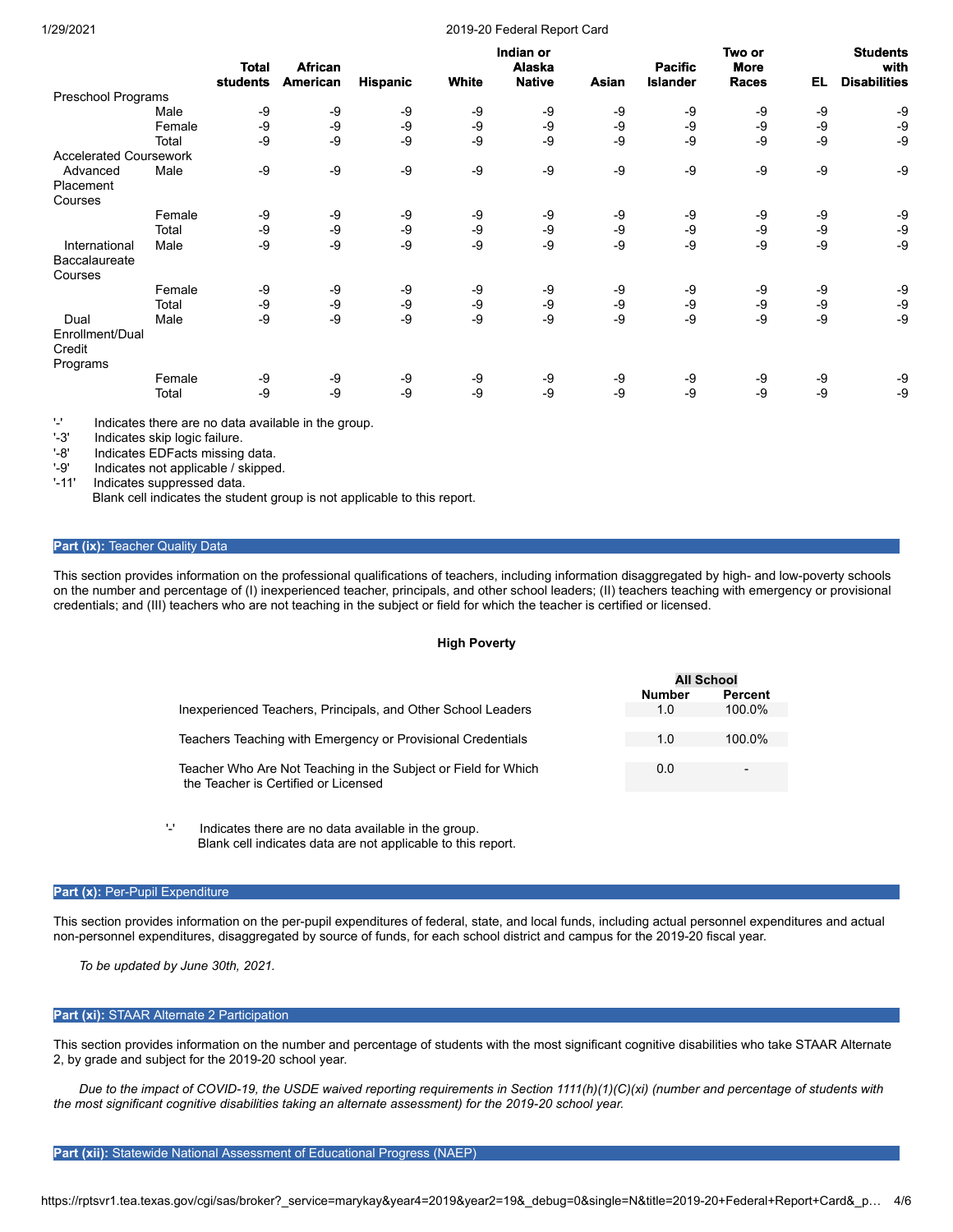## 1/29/2021 2019-20 Federal Report Card

This section provides results on the state academic assessments in reading and mathematics in grades 4 and 8 of the 2019 National Assessment of Educational Progress, compared to the national average of such results.

# **State Level: 2019 Percentages at NAEP Achievement Levels**

|         |                    |                                   |         |                |         |                     |         | % At or Above     |                |                |
|---------|--------------------|-----------------------------------|---------|----------------|---------|---------------------|---------|-------------------|----------------|----------------|
|         |                    |                                   |         | % Below Basic  |         | % At or Above Basic |         | <b>Proficient</b> |                | % At Advanced  |
| Grade   | <b>Subject</b>     | <b>Student Group</b>              | ТX      | US             | TX      | US                  | TХ      | US                | ТX             | US             |
| Grade 4 | Reading            | Overall                           | 39      | 34             | 61      | 66                  | 30      | 35                | $\overline{7}$ | 9              |
|         |                    | <b>Black</b>                      | 52      | 52             | 48      | 48                  | 16      | 18                | 2              | 3              |
|         |                    | Hispanic                          | 48      | 45             | 52      | 55                  | 21      | 23                | 3              | 4              |
|         |                    | White                             | 22      | 23             | 78      | 77                  | 48      | 45                | 12             | 12             |
|         |                    | American Indian                   | $\star$ | 50             | $\star$ | 50                  | $\star$ | 19                | $\star$        | 3              |
|         |                    | Asian                             | 11      | 18             | 89      | 82                  | 65      | 57                | 25             | 22             |
|         |                    | Pacific Islander                  | $\star$ | 42             | $\star$ | 58                  | $\star$ | 25                | $\star$        | 4              |
|         |                    | Two or More Races                 | 26      | 28             | 74      | 72                  | 38      | 40                | 6              | 11             |
|         |                    | Econ Disadv                       | 50      | 47             | 50      | 53                  | 19      | 21                | 3              | 3              |
|         |                    | <b>Students with Disabilities</b> | 79      | 73             | 21      | 27                  | 8       | 10                | $\mathbf{1}$   | $\overline{2}$ |
|         |                    | English Language Learners         | 61      | 65             | 39      | 35                  | 12      | 10                | 2              | $\mathbf{1}$   |
|         | <b>Mathematics</b> | Overall                           | 16      | 19             | 84      | 81                  | 44      | 41                | 9              | 9              |
|         |                    | <b>Black</b>                      | 24      | 35             | 76      | 65                  | 32      | 20                | 3              | 2              |
|         |                    | Hispanic                          | 19      | 27             | 81      | 73                  | 35      | 28                | 4              | 3              |
|         |                    | White                             | 8       | 11             | 92      | 89                  | 59      | 52                | 16             | 12             |
|         |                    | American Indian                   | $\star$ | 33             | $\star$ | 67                  | $\star$ | 24                | $\star$        | 4              |
|         |                    | Asian                             | 4       | $\overline{7}$ | 96      | 93                  | 82      | 69                | 45             | 28             |
|         |                    | Pacific Islander                  | $\star$ | 36             | $\star$ | 64                  | $\star$ | 28                | $\star$        | 6              |
|         |                    | Two or More Races                 | 9       | 16             | 91      | 84                  | 51      | 44                | 9              | 10             |
|         |                    | Econ Disady                       | 21      | 29             | 79      | 71                  | 32      | 26                | 3              | 3              |
|         |                    | <b>Students with Disabilities</b> | 55      | 54             | 45      | 46                  | 13      | 14                | $\mathbf{1}$   | $\overline{2}$ |
|         |                    | English Language Learners         | 24      | 41             | 76      | 59                  | 29      | 16                | $\overline{c}$ | 1              |
| Grade 8 | Reading            | Overall                           | 33      | 27             | 67      | 73                  | 25      | 34                | 2              | 4              |
|         |                    | <b>Black</b>                      | 53      | 46             | 47      | 54                  | 41      | 15                | n/a            | 1              |
|         |                    | Hispanic                          | 38      | 37             | 62      | 63                  | 19      | 22                | $\mathbf{1}$   | 2              |
|         |                    | White                             | 20      | 18             | 80      | 82                  | 35      | 42                | 3              | 5              |
|         |                    | American Indian                   | $\star$ | 41             | $\star$ | 59                  | $\star$ | 19                | $\star$        | 1              |
|         |                    | Asian                             | 8       | 13             | 92      | 87                  | 59      | 57                | 11             | 13             |
|         |                    | Pacific Islander                  | $\star$ | 37             | $\star$ | 63                  | $\star$ | 25                | $\star$        | $\overline{c}$ |
|         |                    | Two or More Races                 | 26      | 24             | 74      | 76                  | 25      | 37                | $\mathbf{1}$   | 5              |
|         |                    | Econ Disadv                       | 43      | 40             | 57      | 60                  | 15      | 20                | n/a            | 1              |
|         |                    | <b>Students with Disabilities</b> | 81      | 68             | 19      | 32                  | 3       | 7                 | n/a            | n/a            |
|         |                    | English Language Learners         | 66      | 72             | 34      | 28                  | 4       | 4                 | n/a            | n/a            |
|         | <b>Mathematics</b> | Overall                           | 32      | 31             | 68      | 69                  | 30      | 34                | 7              | 10             |
|         |                    | <b>Black</b>                      | 48      | 53             | 52      | 47                  | 16      | 14                | $\overline{2}$ | $\overline{2}$ |
|         |                    | Hispanic                          | 37      | 43             | 63      | 57                  | 21      | 20                | 3              | 4              |
|         |                    | White                             | 20      | 20             | 80      | 80                  | 44      | 44                | 13             | 13             |
|         |                    | American Indian                   | $\star$ | 49             | $\star$ | 51                  | $\star$ | 15                | $\star$        | 3              |
|         |                    | Asian                             | 10      | 12             | 90      | 88                  | 71      | 64                | 36             | 33             |
|         |                    | Pacific Islander                  | $\star$ | 45             | $\star$ | 55                  | $\star$ | 21                | $\star$        | 4              |
|         |                    | Two or More Races                 | 25      | 27             | 75      | 73                  | 41      | 38                | 11             | 12             |
|         |                    | Econ Disadv                       | 41      | 46             | 59      | 54                  | 19      | 18                | 2              | 3              |
|         |                    | <b>Students with Disabilities</b> | 73      | 73             | 27      | 27                  | 5       | 6                 | 1              | $\overline{c}$ |
|         |                    | English Language Learners         | 60      | 72             | 40      | 28                  | 8       | 5                 | $\mathbf{1}$   | 1              |

# **State Level: 2019 NAEP Participation Rates for Students with Disabilities and Limited English Proficient Students**

| Grade   | <b>Subject</b>     | <b>Student Group</b>              | Rate |
|---------|--------------------|-----------------------------------|------|
| Grade 4 | Reading            | <b>Students with Disabilities</b> | 77%  |
|         |                    | <b>English Learners</b>           | 94%  |
|         | <b>Mathematics</b> | <b>Students with Disabilities</b> | 79%  |
|         |                    | <b>English Learners</b>           | 97%  |
| Grade 8 | Reading            | <b>Students with Disabilities</b> | 83%  |
|         |                    | <b>English Learners</b>           | 96%  |
|         | <b>Mathematics</b> | <b>Students with Disabilities</b> | 88%  |
|         |                    | <b>English Learners</b>           | 97%  |

'\*' Indicates reporting standards not met.

'n/a' Indicates data reporting is not applicable for this group.